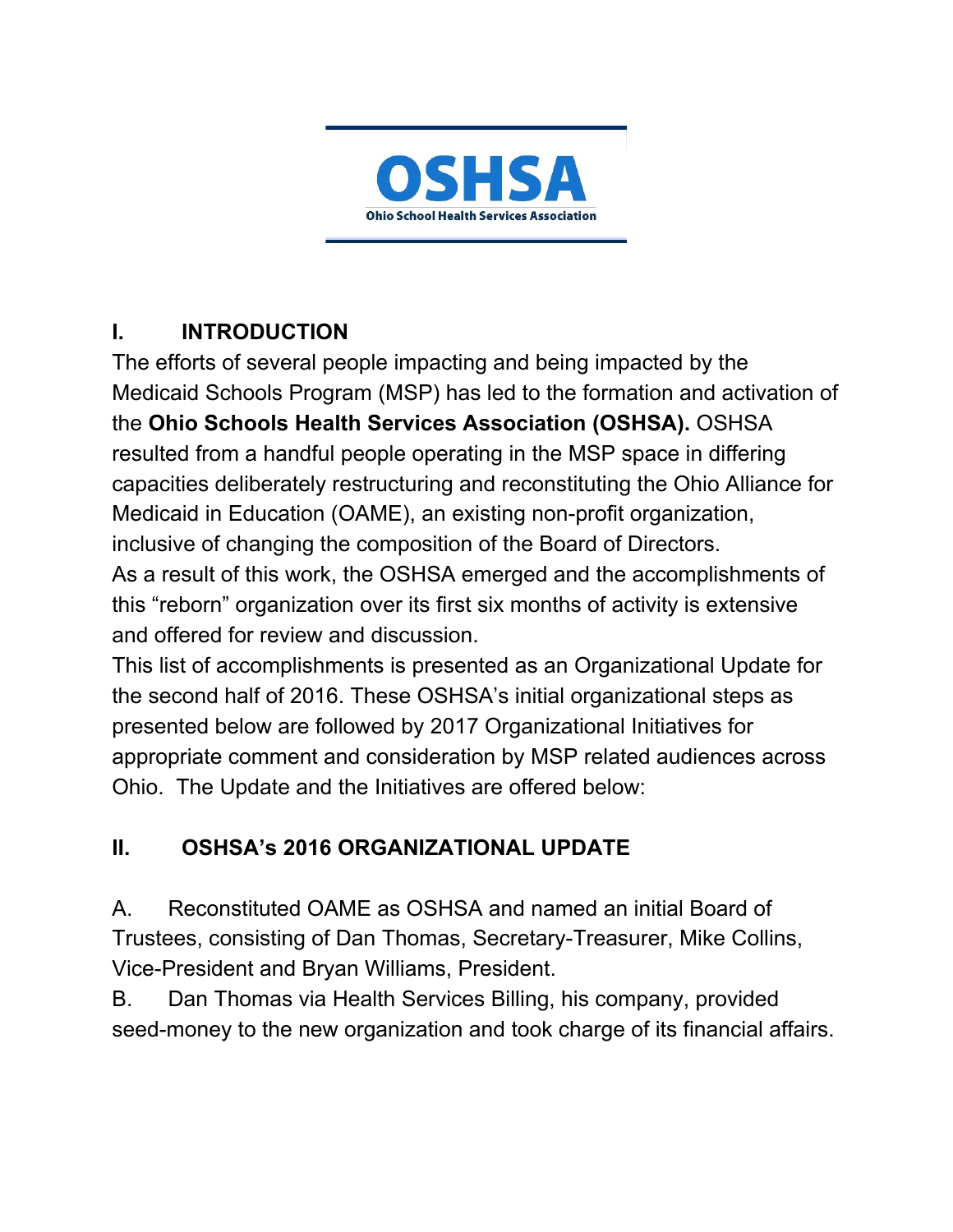C. The Michael Collins Group and Bryan Williams (I need to know if you want to insert a company name here instead of your name) were hired as consultants to bring life to the new non-profit and to commence the organizational groundwork necessary to make it functional, viable and valuable to the field.

D. The Byers-Mitten firm was engaged to guide the redesign and passage of HB89.

E. The work of Bryan Williams and Byers-Mitten led to the passage of HB89 and provided acceptable ORP clarification to Ohio in early December.

F. Direct relationships with the Director of Medicaid and the State Superintendent of Public Instruction were enhanced and activated.

G. A website design firm was identified and commissioned to build the organization's website.

H. An office location within the Michael Collins Group's office space in the Ohio School Boards Association's Building was established.

I. OSHSA convened a Stakeholders Meeting at the end of October with 26 related personnel and organizations in attendance (these will be continued throughout 2017).

J. OSHSA convened two training sessions; one for Billing Agents and 1 for related CPA firms in mid-November led by Dan Thomas of HSB. 44 related personal and organizations were in attendance and these will be offered in 2017 as well.

K. The initiating six month budget of 2016 will close out on sound footing.

L. Major initiatives for 2017 have been enumerated and will be undertaken next year.

## **III. OSHSA's 2017 ORGANIZATIONAL INITIATIVES**

A. Invite and confirm participation of Billing Agents as seed dollar providers on a pro-rata basis to support the first full year of the organization.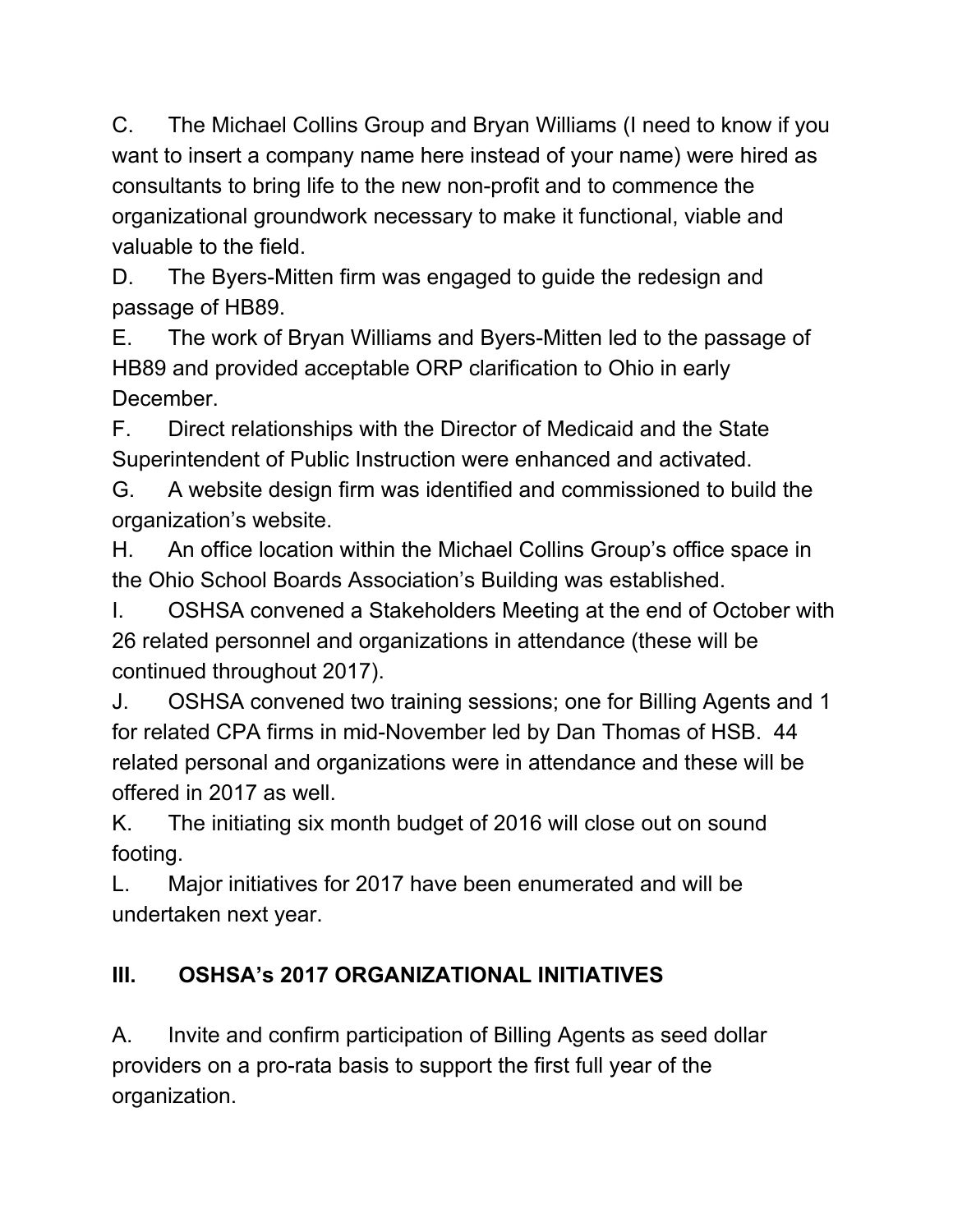B. Solidify and enhance relationships with Billing Agents serving Ohio insuring equality of organizational influence, significance and recognition.

C. Reorganize and expand the OSHSA Board of Directors

D. Engage school district personnel as Board Members and active leaders in the growth and development of the organization.

E. Develop and activate a reasonable school district dues structure.

F. Solicit and engage select Association sponsors in support of specific organizational functions and activities.

G. Continue and enhance relationships with ODM and ODE.

H. Activate Organizational relationships with OT, PT, CEC and ASH Associations.

I. Establish a relationship with the Association of Medicaid Providers

J. Complete and activate the OSHSA Website.

K. Position OSHSA to function as the information hub for MSP efforts and activities across Ohio.

L. Conduct/convene Stakeholder Meetings on a regularly scheduled basis.

M. Conduct/convene appropriate, requested and required training sessions/programs throughout the year on a scheduled and as needed basis.

N. Serve the school related Medicaid community as its advocacy voice and service organization (including shaping the rules to be developed for HB 89).

O. Serve as the connector to Ohio's Congressional community as it relates to MSP at the federal level and the delivery of related services.

P. Begin to develop relationships with School Based Health Center's organizations and the Ohio Association of Children's Hospitals.

Q. Commence development of a 2018-2020 Comprehensive Organizational Plan.